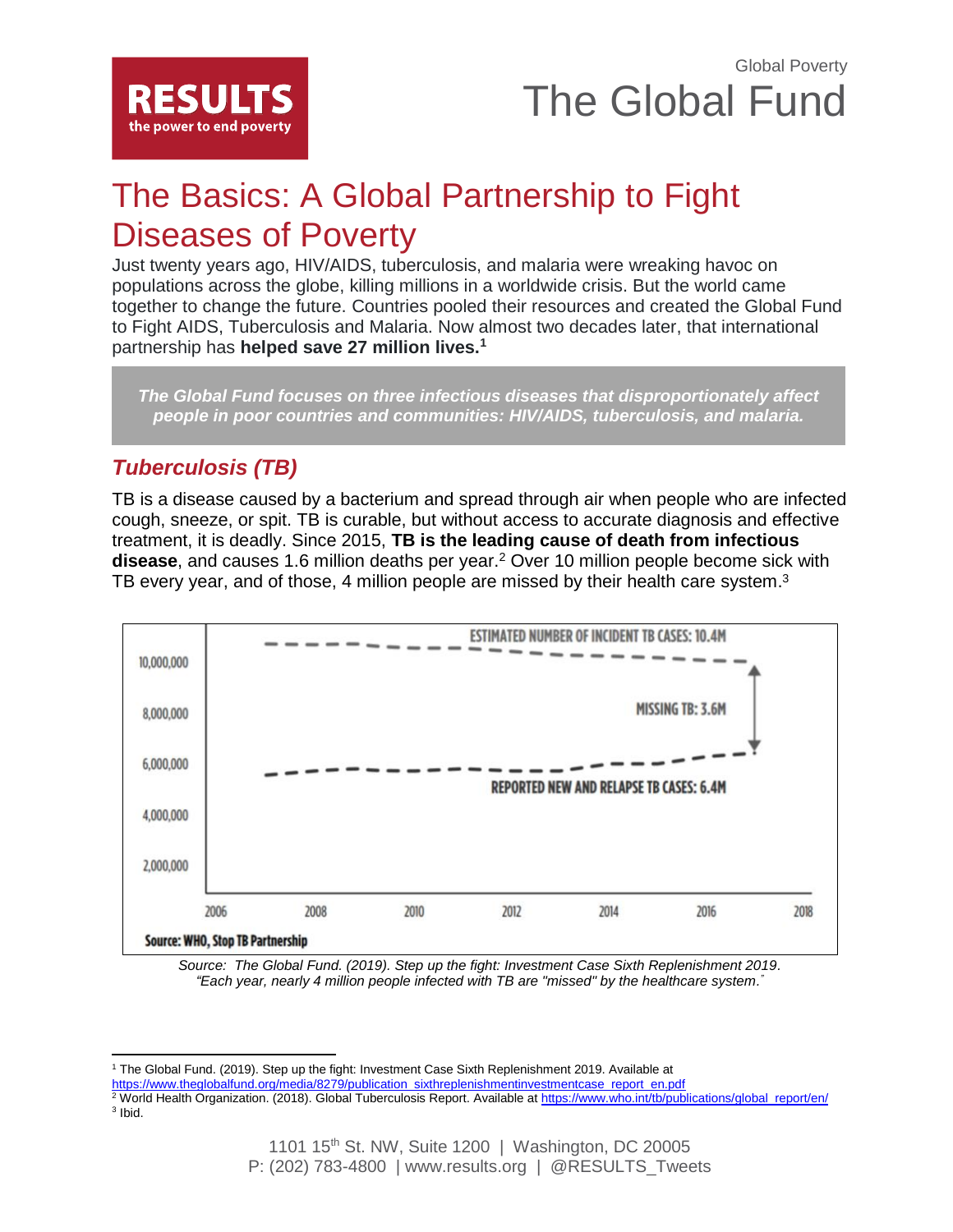### *HIV/AIDS*

The world has made extraordinary progress in combatting HIV/AIDS through the scale-up of effective treatment programs, including anti-retroviral therapy. AIDS-related deaths have declined 51 percent since the peak of 1.9 million deaths in 2004, but nearly 1 million people each year still succumb to the disease.<sup>4</sup>



*There have been great strides in treatment of HIV/AIDS, however, 1.8 million people are newly infected each year.<sup>5</sup>*

### *Malaria*

Deaths from malaria have dropped 60 percent globally since 2000. Investments through the Global Fund and the U.S. President's Malaria Initiative (PMI) have enabled the rapid scaleup of rapid diagnostic tests, treatment, and prevention measures such as sleeping under an insecticide treated bed net. Still, annually there are 219 million cases of malaria per year,

and 435,000 deaths, the overwhelming majority of which occur among young children in sub-Saharan Africa.<sup>6</sup> Prevention and treatment of malaria has been scaled up in recent years but more needs to be done to protect the most vulnerable.

 $\overline{\phantom{a}}$ 



<sup>4</sup> UNAIDS. (2018). Global HIV & AIDS Statistics – 2018. Available a[t https://www.unaids.org/en/resources/fact-sheet](https://www.unaids.org/en/resources/fact-sheet)

<sup>5</sup> The Global Fund. (2019). *Step up the fight: Investment Case Sixth Replenishment 2019.*

<sup>&</sup>lt;sup>6</sup> World Health Organization. (2019). Malaria fact sheet. Available<https://www.who.int/en/news-room/fact-sheets/detail/malaria>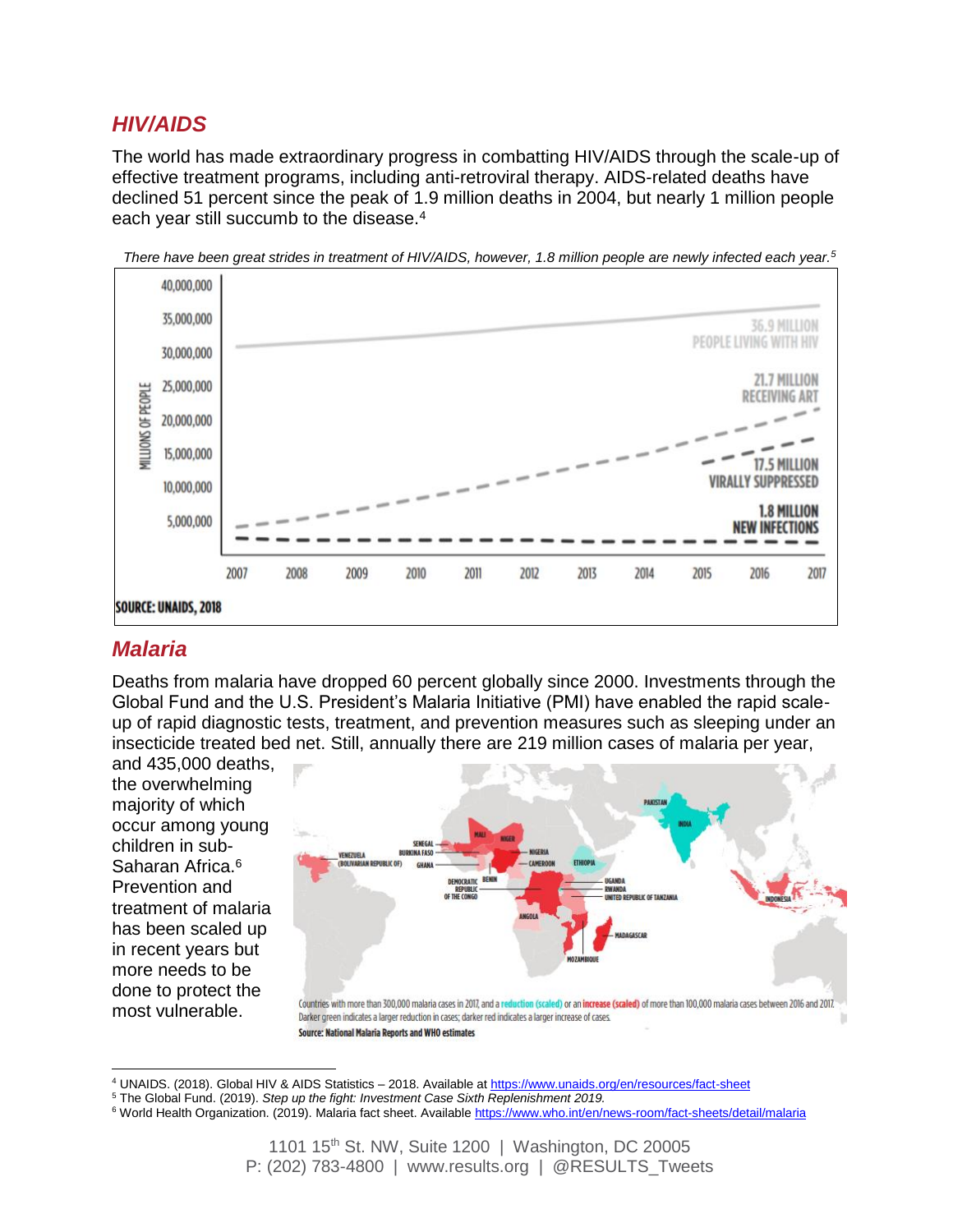### How the Global Fund Works to Fight AIDS, Tuberculosis and Malaria

As a multilateral partnership, the Global Fund pools funding from donor countries and private sector contributions. Countries that are affected by the three diseases develop and submit proposals, and the Global Fund provides funding as well as oversight and accountability.

### *The Global Fund is guided by several key concepts:<sup>7</sup>*

| <b>Country</b><br><b>Ownership</b>                        | The Global Fund works to ensure that the countries implementing programs to fight<br>AIDS, TB, and malaria determine the best use of resources, and that the voices of the<br>communities are reflected in decision-making. At the country level, funding proposals<br>to the Global Fund are developed by a Country Coordinating Mechanism (CCM).<br>This body is not just government officials, but includes representation for civil society<br>organizations, faith-based organizations, and people directly affected by the diseases.<br>The Global Fund also implements a system of "dual-track financing," which means<br>that funding does not go just to government ministries, but also to non-governmental<br>organizations who are often better positioned to reach poor, rural, and marginalized<br>communities.                                                                                                                                                                                                                                                                                                                                                                                                                                                                                                                                                      |  |  |  |  |  |  |
|-----------------------------------------------------------|------------------------------------------------------------------------------------------------------------------------------------------------------------------------------------------------------------------------------------------------------------------------------------------------------------------------------------------------------------------------------------------------------------------------------------------------------------------------------------------------------------------------------------------------------------------------------------------------------------------------------------------------------------------------------------------------------------------------------------------------------------------------------------------------------------------------------------------------------------------------------------------------------------------------------------------------------------------------------------------------------------------------------------------------------------------------------------------------------------------------------------------------------------------------------------------------------------------------------------------------------------------------------------------------------------------------------------------------------------------------------------|--|--|--|--|--|--|
| <b>Inclusive</b><br><b>Governance</b><br><b>Structure</b> | This inclusive model at the country level is mirrored in the Global Fund's governance<br>structure. The board of directors of the Global Fund includes representation not just<br>from donors and technical agencies, but from the recipient countries affected, civil<br>society in both the global north and south, and communities directly affected by the<br>diseases. Each of these constituencies has a voice and vote on the board, which<br>sets priorities and makes strategic decisions about the use of the Global Fund's<br>resources                                                                                                                                                                                                                                                                                                                                                                                                                                                                                                                                                                                                                                                                                                                                                                                                                                 |  |  |  |  |  |  |
| <b>Transparency</b><br>and<br><b>Accountability</b>       | The Global Fund is a model of aid transparency and accountability. Each proposal to<br>the fund is reviewed by a Technical Review Panel, and independent group of health,<br>development, and finance experts who evaluate the merit of each proposal and may<br>request changes to adhere to best practices. In each country the Global Fund works<br>with a Local Fund Agent (typically an accounting firm) to monitor and evaluate the<br>implementation of programs. The independent Office of the Inspector General (OIG)<br>safeguards the use of Global Fund resources, and the results of any OIG audit or<br>investigation are made publicly available. Together these mechanisms provide a<br>strong system of transparency and accountability so that donors and recipient<br>countries can trust that resources are put to good use.<br>In a recent study, researchers from Georgetown University examined whether the<br>Global Fund's participatory approach had any broader effects on country governance.<br>They found that increased aid from the Global Fund was associated with better<br>control of corruption, government accountability, political freedom, and rule of<br>law - not just related health programs, but more broadly. This link between Global<br>Fund aid and good governance holds up even when controlling for other relevant<br>factors. |  |  |  |  |  |  |

 $\overline{\phantom{a}}$ <sup>7</sup> The Global Fund. (2019). *Step up the fight: Investment Case Sixth Replenishment 2019.*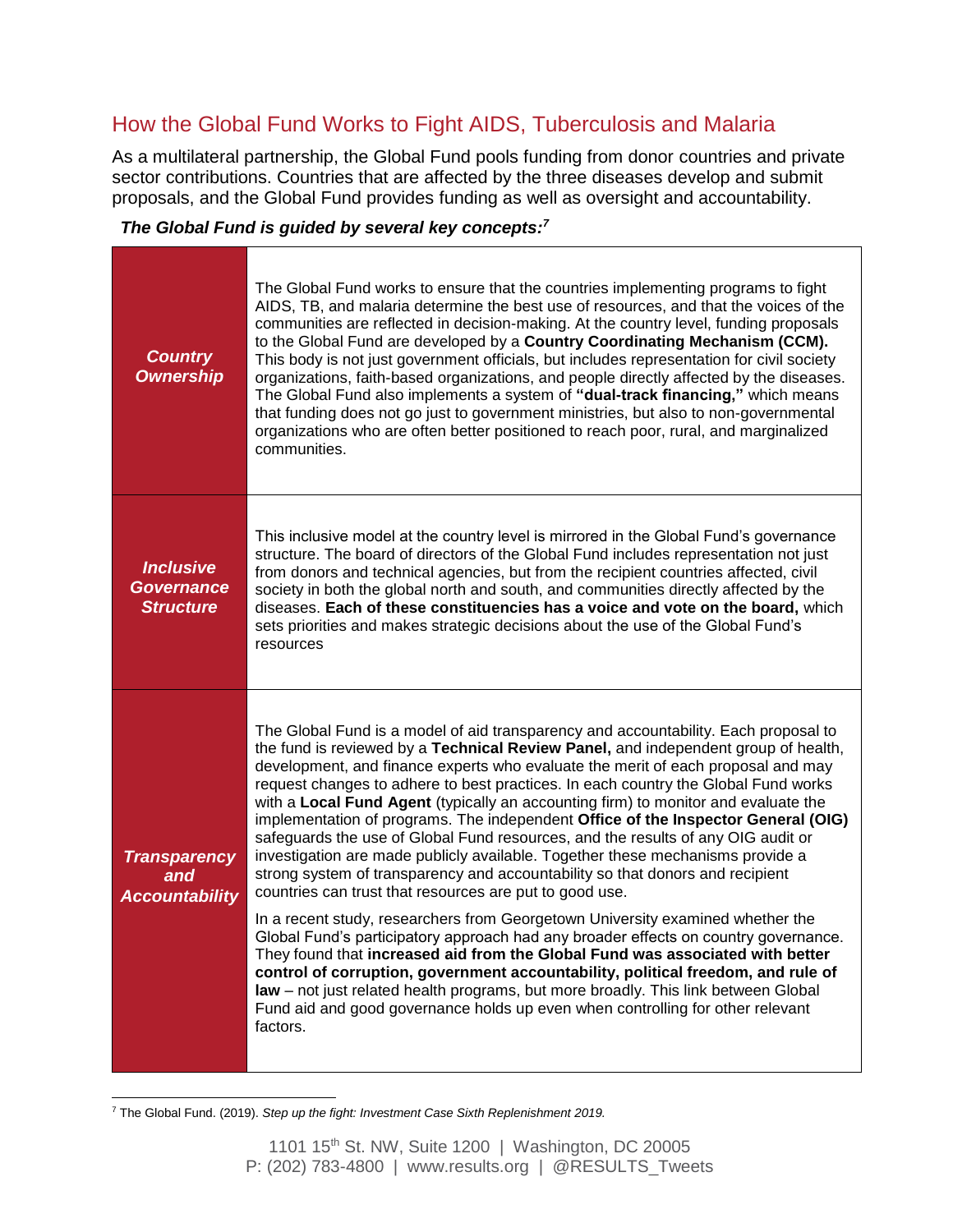*Leverage* As a multilateral institution, the Global Fund uses its size and partnerships to maximize the health impact of every dollar spent. The Global Fund requires and supports countries to co-invest their own domestic resources alongside Global Fund programs. Countries have responded by providing a **41 percent increase in co-financing commitments** in the current grant cycle. By pooling resources, the Global Fund is able to leverage its role as a major purchaser of drugs and other commodities to get more value for its money. **The Global Fund saved \$205 million in 2017 alone through this "pooled procurement" approach,** and an agreement reached last year with AIDS treatment providers will save \$324 million by the end of 2021.

While guided by these key concepts, *impact of the programs is the utmost goal*. The Global Fund and its partners have a relentless focus on impact, and regularly report key indicators across programs to demonstrate how contributions to the fund ultimately result in better health for people in poor countries. In 2017, in countries where the Global Fund invests:

- 17.5 million people are on antiretroviral therapy for HIV
- 5 million people were tested and treated for TB
- 197 million mosquito nets were distributed
- **And 27 million lives have been saved to date by the Global Fund**

## United States Leadership

The U.S. is the biggest donor to the Global Fund. By law, the United States cannot provide more than one-third of the Global Fund's total budget, which requires other donors to step up. At the last pledging conference in 2016, other donors responded by significantly increasing their contributions. Germany and the United Kingdom, Italy and Japan all

increased their pledges to the Global Fund by 33 percent.

U.S. leadership has been instrumental in the Global Fund's success, and the success of the Global Fund is key to achieving our global health and diplomacy goals. U.S. bilateral aid programs for HIV/AIDS, TB, and malaria also work closely with



the Global Fund *Source: The Foundation for AIDS Research*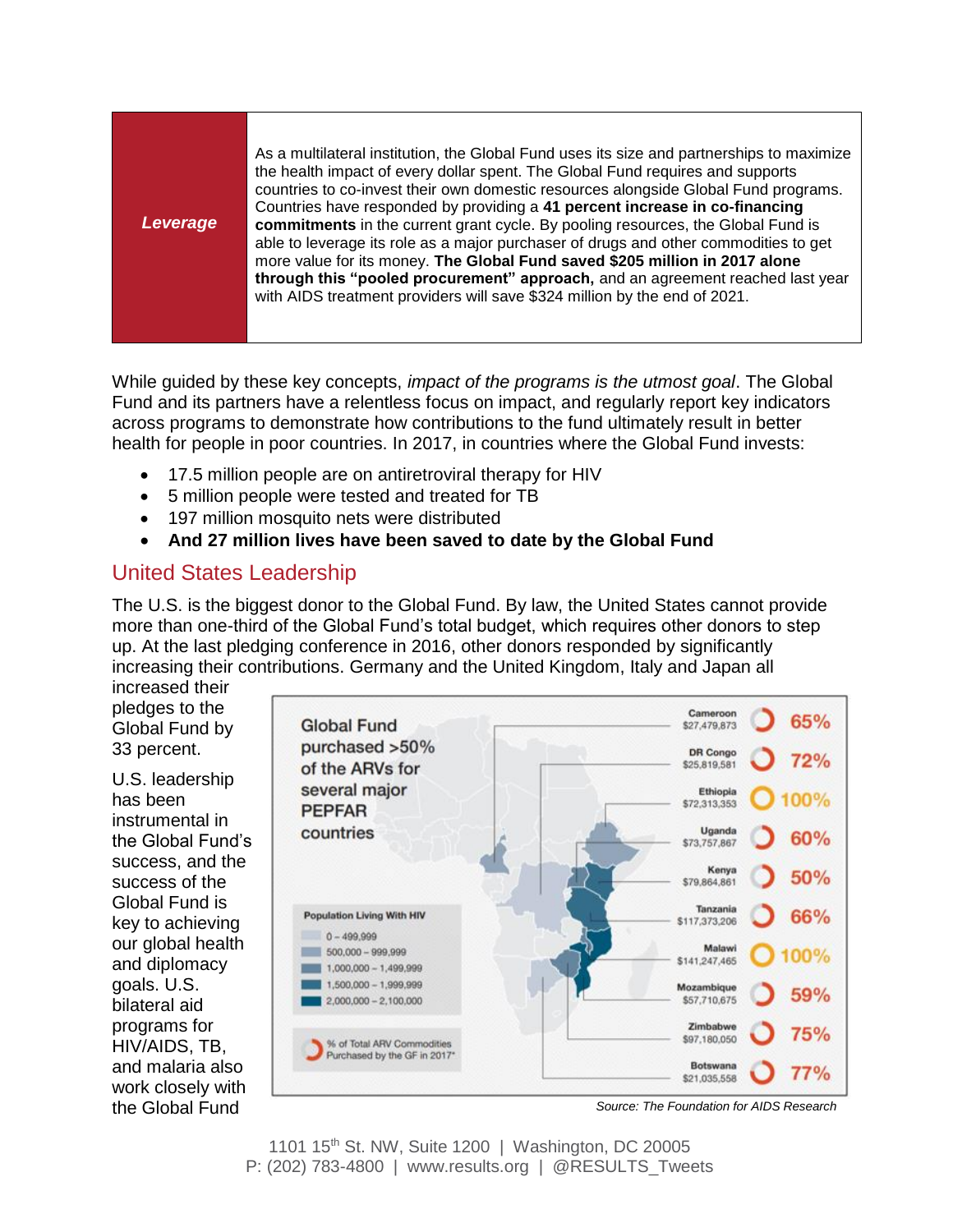on the ground to complement each other's strengths. The President's Plan for Emergency AIDS Relief, the U.S.'s flagship global health program, relies heavily on the Global Fund to reach its goals. In 2017, the Global Fund spent 886 million dollars on anti-retroviral (ARV) treatment drugs for HIV/AIDS in countries where PEPFAR operates, and the Global Fund is frequently the primary purchaser of ARVs for an entire country.<sup>8</sup>

With a strong record of achieving impact, **the Global Fund enjoys strong bipartisan support** in Congress. In January, a bipartisan group of 137 members of the House of Representatives, led by Representatives Barbara Lee (D-CA) and Chris Smith (R-NJ), wrote to Secretary of State Mike Pompeo urging the U.S. to increase its pledged funding to the Global Fund.<sup>9</sup> Last year a bipartisan group of 18 Senators led by Senators Lindsay Graham (R-SC) and Patrick Leahy (D-VT) also asked Secretary Pompeo to maintain strong U.S. leadership and funding for the Global Fund.<sup>10</sup>

## Challenges and Opportunities to End the Epidemics

*The progress in the fight against AIDS, TB, and malaria has been nothing short of remarkable, but key challenges remain.<sup>11</sup>*

| <b>Drug and</b><br><i><b>insecticide</b></i><br>resistance | As programs to fight AIDS, TB, and malaria have scaled up, the diseases themselves<br>are fighting back. Progress against malaria is stalling, and resistance to artemisinin (a<br>malaria treatment drug) and insecticides present a growing threat in the regions hit<br>hardest by the disease. HIV/AIDS programs are also grappling with drug-resistance;<br>10 percent of people starting anti-retroviral treatment in sub-Saharan Africa have a<br>strain of HIV that is resident to at least one of first-line drugs available.<br>The biggest challenge in drug-resistance is in TB. Drug-resistant TB makes up one-<br>third of all global deaths from antimicrobial resistance, and only 25 percent of<br>those afflicted with multidrug-resistant (MDR) TB are diagnosed and treated. |
|------------------------------------------------------------|--------------------------------------------------------------------------------------------------------------------------------------------------------------------------------------------------------------------------------------------------------------------------------------------------------------------------------------------------------------------------------------------------------------------------------------------------------------------------------------------------------------------------------------------------------------------------------------------------------------------------------------------------------------------------------------------------------------------------------------------------------------------------------------------------|
| <b>Marginalized</b><br><b>populations</b>                  | As the world has made progress in global health, the burden of disease increasingly<br>concentrated in particularly vulnerable populations. A failure to tackle stigma and<br>discrimination associated with the HIV/AIDS has halted progress against new<br>infections and deaths among marginalized groups, including adolescent girls and<br>young women. Nearly 1,000 adolescent girls and young women are infected with<br>HIV every day. Young women aged 15-24 are up to eight times more likely to be HIV<br>positive than young men in some African countries.                                                                                                                                                                                                                          |

l <sup>8</sup> The Foundation for AIDS Research. (2019). A global response to HIV requires the Global Fund. Available at: <https://www.amfar.org/infographics-global-fund/>

<sup>9</sup> You can view the letter and full list of signers here[: https://results.org/wp-content/uploads/1-2019-House-GFATM-Letter-to-Sec.-of-](https://results.org/wp-content/uploads/1-2019-House-GFATM-Letter-to-Sec.-of-State-Pompeo-with-signatures.pdf)[State-Pompeo-with-signatures.pdf](https://results.org/wp-content/uploads/1-2019-House-GFATM-Letter-to-Sec.-of-State-Pompeo-with-signatures.pdf)

<sup>10</sup> You can view the letter and full list of signers here[: https://www.theglobalfight.org/wp-content/uploads/2018/10/Global-Fund-6th-](https://www.theglobalfight.org/wp-content/uploads/2018/10/Global-Fund-6th-Replenishment.pdf)[Replenishment.pdf](https://www.theglobalfight.org/wp-content/uploads/2018/10/Global-Fund-6th-Replenishment.pdf)

<sup>11</sup>The Global Fund. (2019). *Step up the fight: Investment Case Sixth Replenishment 2019.*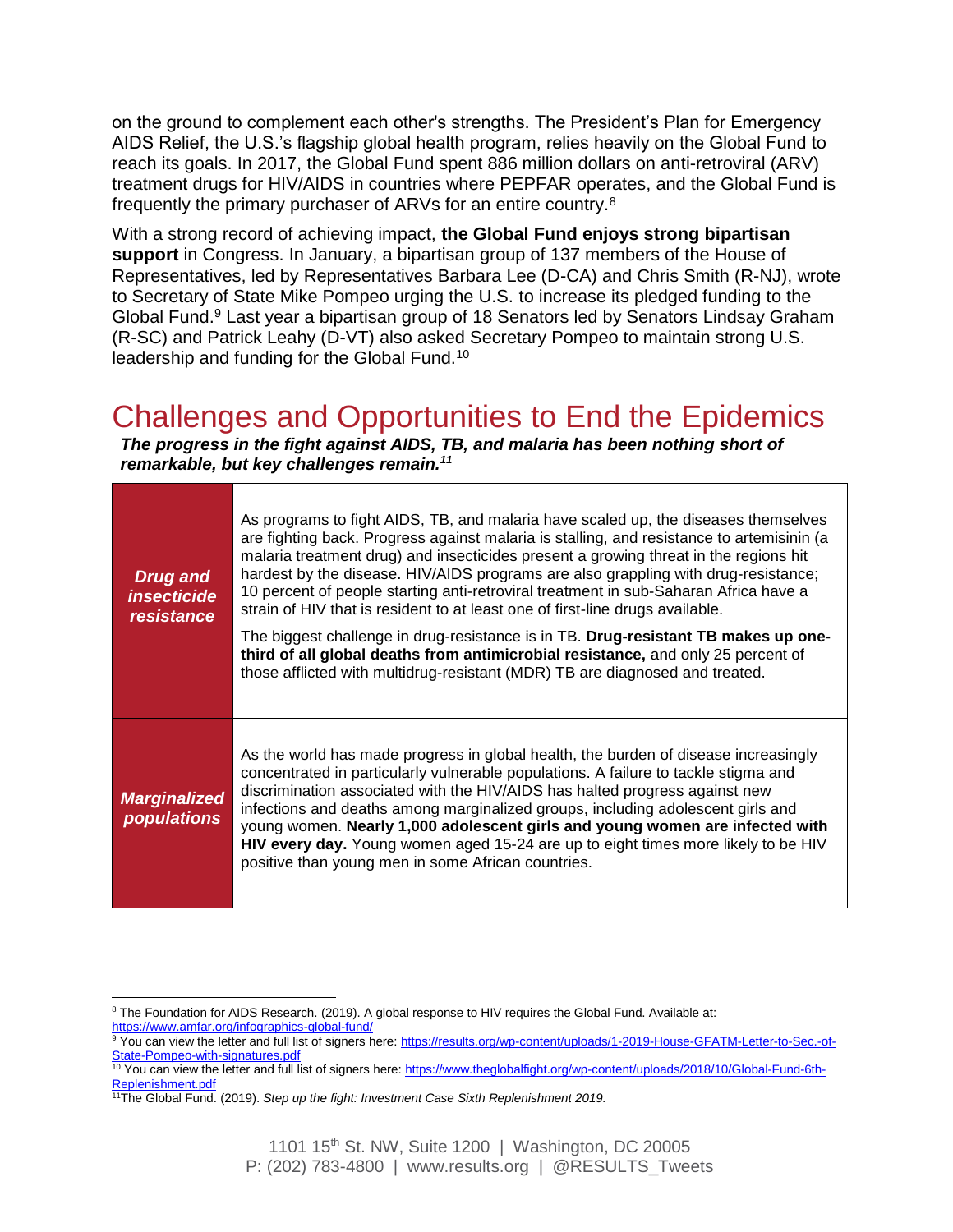### Global Fund Replenishment: An Opportunity to Step up the Fight

The Global Fund now has a plan to support countries to save 16 million lives in the next three years (2020-22). **A \$14 billion investment is the minimum needed to get back on track toward ending the epidemics.** And there is no simple "maintenance" option; without this new investment, these diseases will claim more lives.<sup>12</sup>



#### **With a commitment of \$14 billion from donor governments over the next three years, the Global Fund will support countries to:**

- *Save 16 million lives*
- Cut the death toll in half
- *Stop 234 million infections* or cases of HIV, TB, and malaria
- Unlock an additional \$46 billion in funding from lower-income countries fighting these epidemics $13$

Donors to the Global Fund will gather in October for a funding replenishment conference hosted by the government of France. As the Global Fund's biggest donor, U.S. leadership is essential to the Global Fund reaching its funding goal. **This leadership must continue, with the U.S. coming to the table with at least \$4.68 billion toward the \$14 billion minimum target**.

## Fiscal Year 2020 Appropriations

This spring, all members of Congress had the opportunity to address the leadership of the congressional committees that make funding decisions for the critical anti-poverty programs in the international affairs account. RESULTS advocated from January to June to urge both House and Senate members to weigh in through submitting personal requests in writing and by speaking personally to the Chairs and Ranking Members of the State and Foreign Operations

 $\overline{\phantom{a}}$  $12$  The Global Fund. (2019). Step up the fight: Investment Case Sixth Replenishment 2019. 13*Ibid*.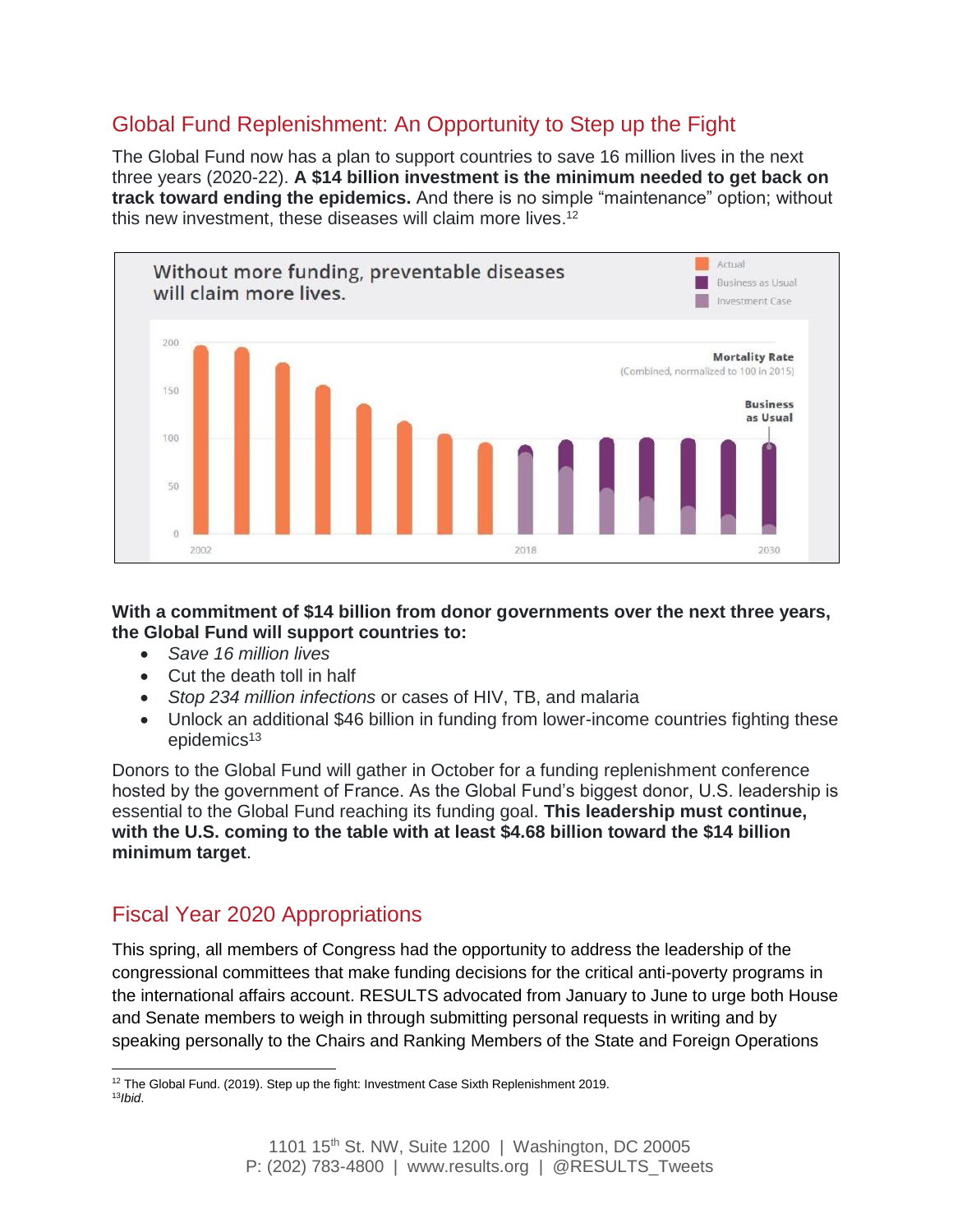subcommittee of Appropriations. You can read more on our [Appropriations webpage](http://www.results.org/issues/appropriations) or on the [updated blog](https://results.org/blog/and-now-the-appropriations-march-madness-begins/) following actions to these leaders that oversee foreign aid funding.

Members of Congress that are part of the select group known as the State and Foreign Operations Subcommittee of Appropriations in either the [Senate](https://www.appropriations.senate.gov/subcommittees/state-foreign-operations-and-related-programs) or the [House of](https://appropriations.house.gov/subcommittees/state-foreign-operations-and-related-programs-116th-congress)  [Representatives](https://appropriations.house.gov/subcommittees/state-foreign-operations-and-related-programs-116th-congress) are particularly important in fighting the proposed funding cuts to foreign aid from the administration. This fiscal year 2020 (FY20), RESULTS supports increasing funding in the State and Foreign Operations Appropriations bill for the Global Fund.

| <b>Fiscal Year</b>                                                       | <b>FY17</b>       | <b>FY18</b>       | <b>FY19</b>       | <b>RESULTS'</b><br><b>FY20 Request</b> | President's<br><b>FY20 Request</b> | <b>House</b><br><b>FY20</b> | <b>Senate</b><br><b>FY20</b> |
|--------------------------------------------------------------------------|-------------------|-------------------|-------------------|----------------------------------------|------------------------------------|-----------------------------|------------------------------|
| <b>Global Fund to</b><br><b>Fight AIDS,</b><br>TB, and<br><b>Malaria</b> | \$1.35<br>billion | \$1.35<br>billion | \$1.35<br>billion | \$1.56<br>billion                      | \$958<br>million                   | \$1.56<br>billion           | TBD                          |

 *\*Highest historical funding for the Global Fund was in FY14 for \$1.65 billion.* 

# The Stories

Whether you are speaking with members of Congress, hosting an outreach event, or looking for some inspiration, use the links below to find stories to help when advocating for investments in funding for tuberculosis research, prevention, and treatment.

### Inspiring Stories

- [When my brother got TB, doctors said there was no hope. How could that be?](https://www.washingtonpost.com/national/health-science/when-my-brother-got-tb-doctors-said-there-was-no-hope-how-could-that-be/2016/02/12/683949a2-c9d0-11e5-ae11-57b6aeab993f_story.html?noredirect=on&utm_term=.59636c66444c) A patient in California is diagnosed with extensively drug-resistant TB—his family calls for more research and new drugs to treat the disease at home and abroad.
- [Unlikely Team of TB Heroes Locate Missing TB Cases in Tanzania](https://www.theglobalfund.org/en/specials/2017-10-09-tb-heroes-of-the-hinterlands/) An unconventional team of traditional healers, people recovering from drug use, and volunteer health workers locate TB cases in the remotest parts of Tanzania.
- [Facing the World's Most Deadly Disease](https://globalfund.exposure.co/facing-the-worlds-most-deadly-infectious-disease) Dedicated volunteers and community health workers spread awareness in their communities and provide support to people infected with TB.
- [Breaking the Chains of HIV in West Africa](https://www.theglobalfund.org/en/specials/2017-12-01-breaking-the-chains-of-hiv/) In West Africa, peer groups, faith-based coalitions, and community clinics work to reduce the stigma of HIV and encourage people to seek and adhere to treatment.
- [PrEPed to Prevent HIV](https://www.theglobalfund.org/en/blog/2018-11-08-preped-to-prevent-hiv/) In Uganda, the Global Fund supports methods to prevent HIV, including condoms and Pre-exposure Prophylaxis (PrEP), to reduce the risk of new HIV infection.
- [The Edge of Elimination: Racing Drug Resistance in the Mekong](https://globalfund.exposure.co/the-edge-of-elimination) Drug resistant strains of malaria are emerging in the greater Mekong region of Southeast Asia. The Global Fund is working to eradicate these strains before they can spread to other regions and end millions of lives.